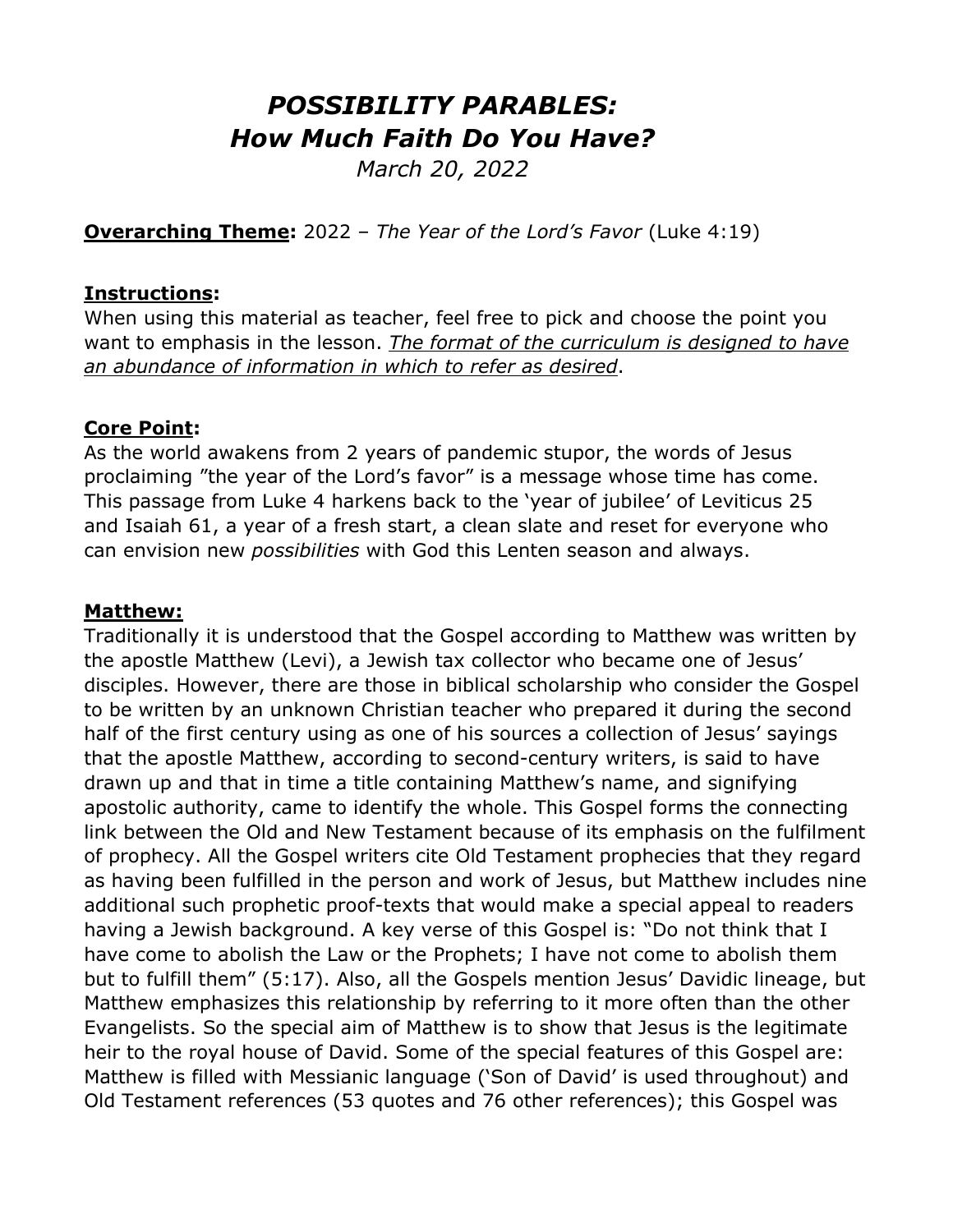not written as a chronological account but that its purpose was to present the clear evidence that Jesus is the Messiah, the Savior. The accounts of what Jesus said or did are grouped by common subject matter and the five discourses of Jesus, Matthew's collection of teachings on specific themes, are a noteworthy feature of the Gospel and they are: chs. 5-7 the Sermon on the Mount, ch. 10 instructions for missionary disciples, ch. 13 the parables of the kingdom of Heaven, ch. 18 on sincere discipleship, and chs. 24-25 on the end of the present age. The author seems to have deliberately built his gospel around these five great discourses as though his objective was specially to show the fullness of Jesus' teaching.

> - Adapted from The New Oxford Annotated Bible, p. 1 NT and Life Application Bible, p. 1636

### **Reflect on this Scripture:**

#### Matthew 13:31-32 NRSV

**<sup>31</sup>** He put before them another parable: "The kingdom of heaven is like a mustard seed that someone took and sowed in his field; **<sup>32</sup>** it is the smallest of all the seeds, but when it has grown it is the greatest of shrubs and becomes a tree, so that the birds of the air come and make nests in its branches."

### **Commentary:**

In the Gospel according to Matthew, conflict arises between the religious leaders, i.e. the scribes and the Pharisees, and Jesus with his disciples due to the hostility of the kingdom of Satan against the kingdom of heaven come in Jesus and this results in him pronouncing solemn judgment, his disciples becoming a separate community and finally his death and resurrection which is not the seeming triumph but the defeat of Satan's kingdom. But the consummation of the kingdom of heaven is still in the future when Jesus will return to make it manifest to all the world and to make all things new. Therefore, the future aspect of the kingdom points out that although it is already come with Jesus' coming, yet it is not complete but will be done, not by the disciples of Jesus but by Jesus himself when he returns. This means that the kingdom of heaven is not a static concept, but a symbol of a dynamic process that moves through history from creation to the end times. As God's saving action, the kingdom of heaven cannot be located temporally but has eternal aspects – past, present, and future.

Since the kingdom of heaven is not an abstract concept or a territory, it is spoken of in a number of ways and therefore in the Gospel the dynamism of the kingdom is communicated by Jesus in parables and narratives so as to explain what the kingdom is like and Matthew relates it closely to justice and righteousness. Each parable in its original setting in the message of Jesus communicated the kingdom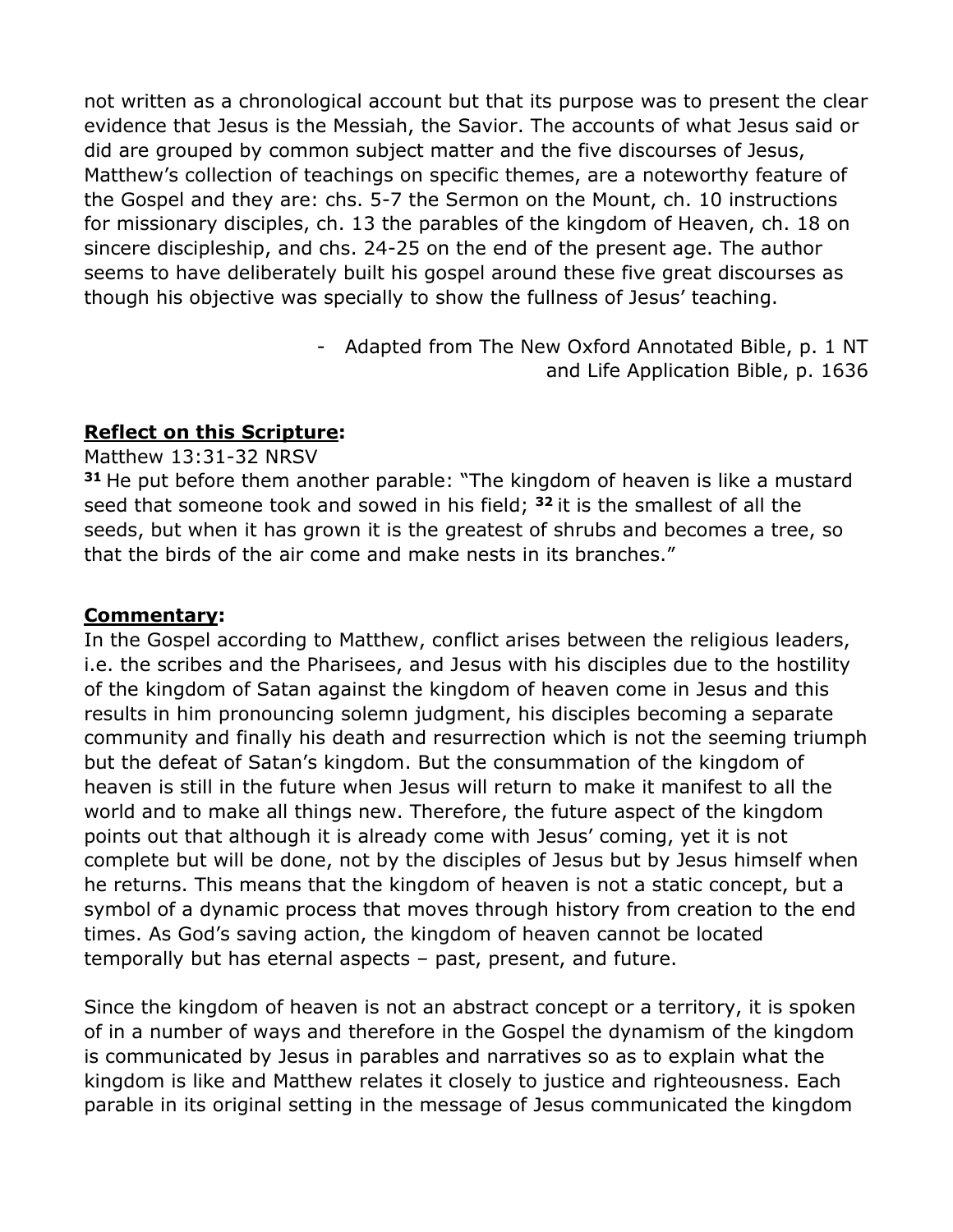to be both 'already' and 'not yet' and is a simile or metaphor drawn from nature or common life, arresting the hearer by its vividness or strangeness, and leaving the mind in sufficient doubt about its precise application to tease it into active thought. In Jesus' preaching, parables were not vivid decorations of a moralistic point but were stories that challenged the assumptions by which the hearers habitually lived and this is why they were so disturbing then and remain so now giving a new vision of how things are, a vision that disrupts our secure world. Therefore, Matthew has located the 'parable discourse' in the midst of the conflict in which Jesus is being rejected by the leaders of Israel and the new community is being formed who do God's will and so are Jesus' family and are separate from the crowds (ch. 12) as this speaks directly to the experience and history of Christians in the Matthean church at the time when this Gospel was written. In this context in Matthew's Gospel, the people as a whole are challenged to believe and receive the kingdom of heaven come in Jesus by understanding the meaning of the parables. Since judgment is at the heart of Matthew's view of the kingdom, this means that for Matthew parables of the kingdom means parables of the coming judgment. For Matthew, to know God's plan for history culminating in the judgment of the Son of Man is to know the mysteries of the kingdom of heaven.

Matthew gives in ch. 13 the 'parable discourse' of Jesus to the disciples and the crowds and it consists of the Parable of the Sower and then seven other parables, the Weeds, the Mustard Seed, the Yeast, the Hidden Treasure, the Pearl, the Net, and Treasures New and Old. The meaning of the parables of the Sower, the Weeds, and the Net are explained to the disciples along with the reason for Jesus speaking in parables and the need for his hearers to understand them. To understand the Parable of the Mustard Seed, the modern reader needs to recognize that in the land of Palestine in Jesus' time the mustard plant was an annual herb and its seed was the smallest among other seeds. Therefore elsewhere in Matthew, Jesus again refers to the mustard seed when speaking of the amount of faith that is required from his disciples for the impossible to occur (17:20). Moreover, from this tiny seed would grow a plant normally from two to six feet in height (in extraordinary cases, nine to ten feet), but does not produce a tree of any kind. Matthew mentions in his version of this parable the idea that the plant grows into the greatest of shrubs and becomes a tree and this image of a tree from the smallest of seeds is to reveal what the kingdom of heaven will finally become at the end of time. This surprising, imagination-stretching tree imagery is given despite its inappropriateness as the final result of the mustard seed. The challenging feature is that the future tree-like glory is in continuity with the present smallness and ordinariness of the mustard plant. The presence of the hoped-for kingdom in Jesus, his works and his disciples, is no more obvious than a garden herb—but the kingdom will come in God's power and glory nevertheless. A king who operates in meekness and rides a donkey instead of a war horse can be